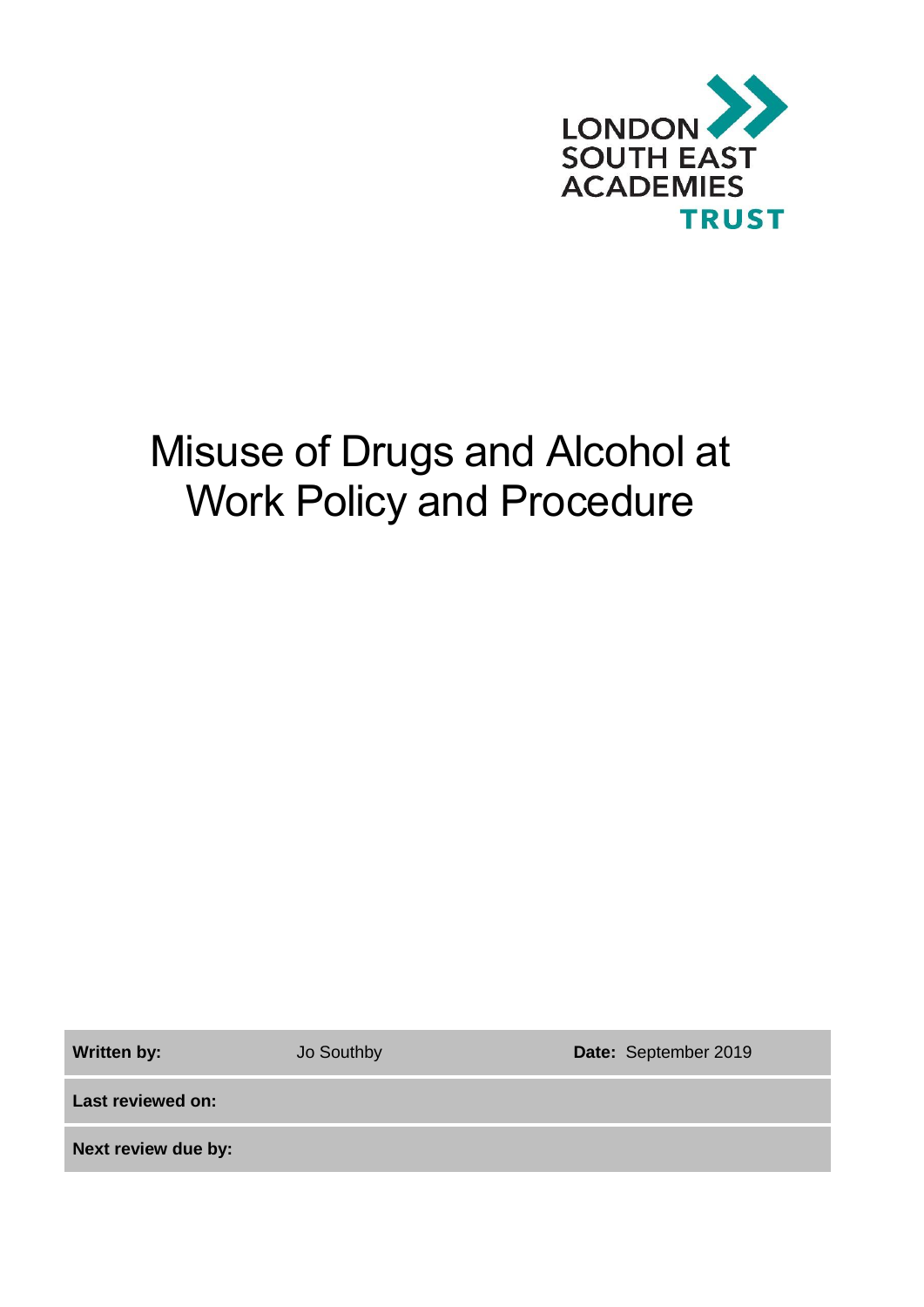# **CONTENTS**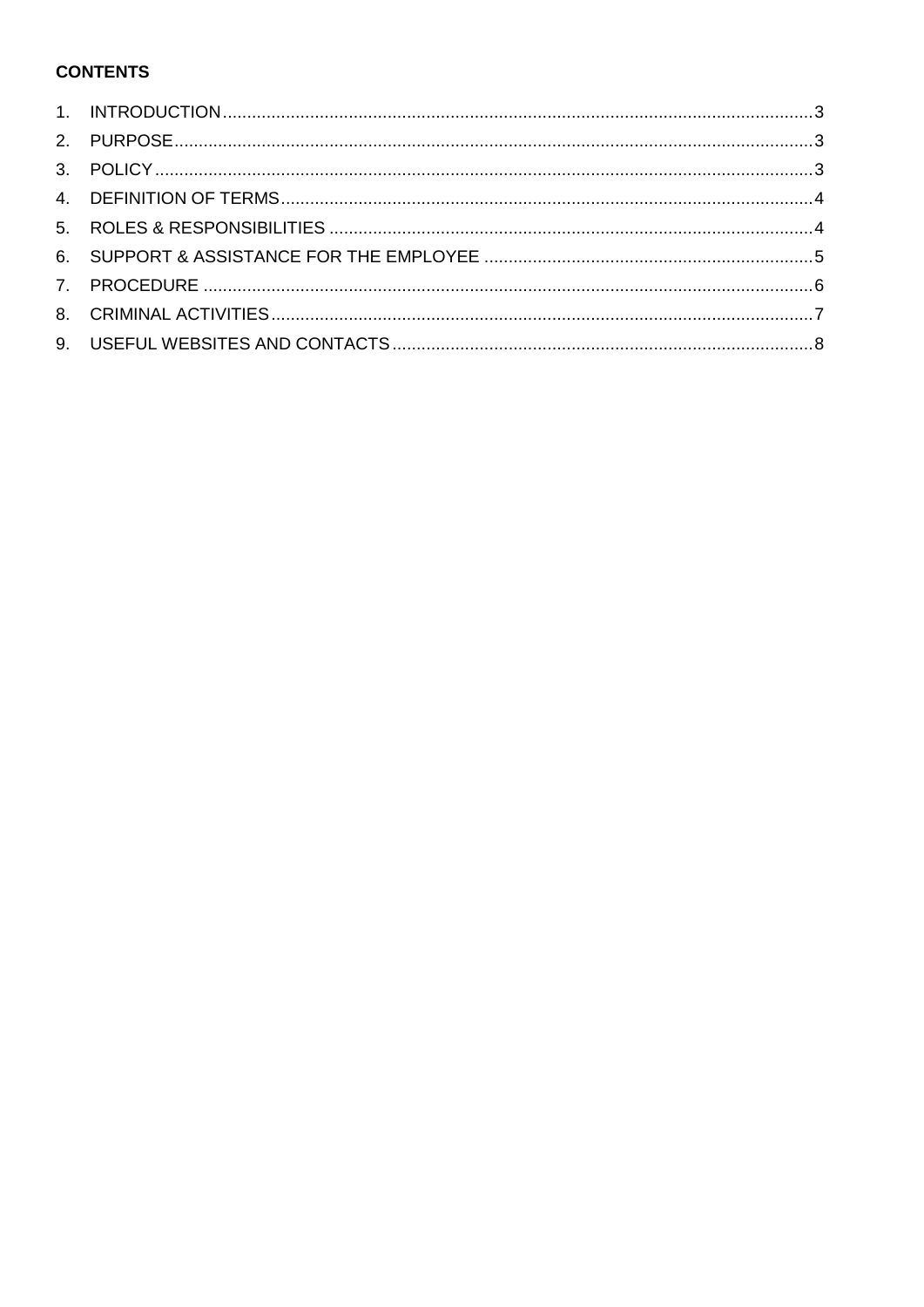# **MISUSE OF DRUGS AND ALCOHOL AT WORK POLICY AND PROCEDURE**

# <span id="page-2-0"></span>**1. INTRODUCTION**

- 1.1. The Trust is committed to ensuring the health, safety and welfare of its employees, students and other parties and recognises its duty of care in this area.
- 1.2. The misuse of drugs and alcohol by any Trust's employee is therefore, unacceptable, as it can:-
	- 1.2.1. Present a hazard to the Health and Safety of students, work colleagues and other
	- 1.2.2. Impair the employee's work performance and thus compromise the quality of service provision to students.
	- 1.2.3. Affect the psychological and physical health of the employee.
- 1.3. Therefore, the Trust strives to ensure that the workplace is free from the effects of substance abuse and will support employees in their rehabilitation in an appropriate way.
- 1.4. The Trust recognises that an alcohol or drug dependency may amount to an illness and therefore will be treated as any other illnesses, in line with the Management of Sickness Absence Procedure.
- 1.5. This Policy applies to all the Trust's employees, visitors, contractors and stakeholders.
- 1.6. This Policy will be regularly reviewed to ensure its effectiveness and actions taken within this Policy, including support offered will be strictly confidential.
- 1.7. This policy has been prepared taking account of prevailing legislation and legislation requirements and follows best practice by enabling the Trust to demonstrate a fair, equitable and transparent environment. Accordingly, the policy has been subject to an Equality Impact Assessment and is suitable for publication under the Freedom of Information Act 2000.

#### <span id="page-2-1"></span>**2. PURPOSE**

- 2.1. This Policy is designed to help protect the employees, students and other stakeholders from the dangers of alcohol, drug and other substance misuse and to encourage those with dependency problems to seek help.
- 2.2. The purpose of this Policy is to ensure that the Trust deals with the problems effectively and consistently.

# <span id="page-2-2"></span>**3. POLICY**

- 3.1. The Trust prohibits the drinking of alcohol by employees and contractors in the workplace or on Company business other than reasonable drinking of alcohol in connection with approved social functions, e.g. within the legal limits stipulated for driving.
- 3.2. The Trust expressly prohibits the use of any illegal drugs or any prescription drugs that have not been prescribed for the user. It is a criminal offence to be in possession of use or distribute an illicit substance.
- 3.3. The Trust will take all reasonable steps to prevent employees and contractors carrying out work-related activities if they are considered to be unfit / unsafe to undertake the work as a result of alcohol consumption or substance misuse.
- 3.4. Where an employee arrives for work e.g. either in the morning or following a lunch break demonstrating obvious signs of alcohol consumption on more than one occasion, the manager will discuss their concerns informally with the employee and where there are excessive signs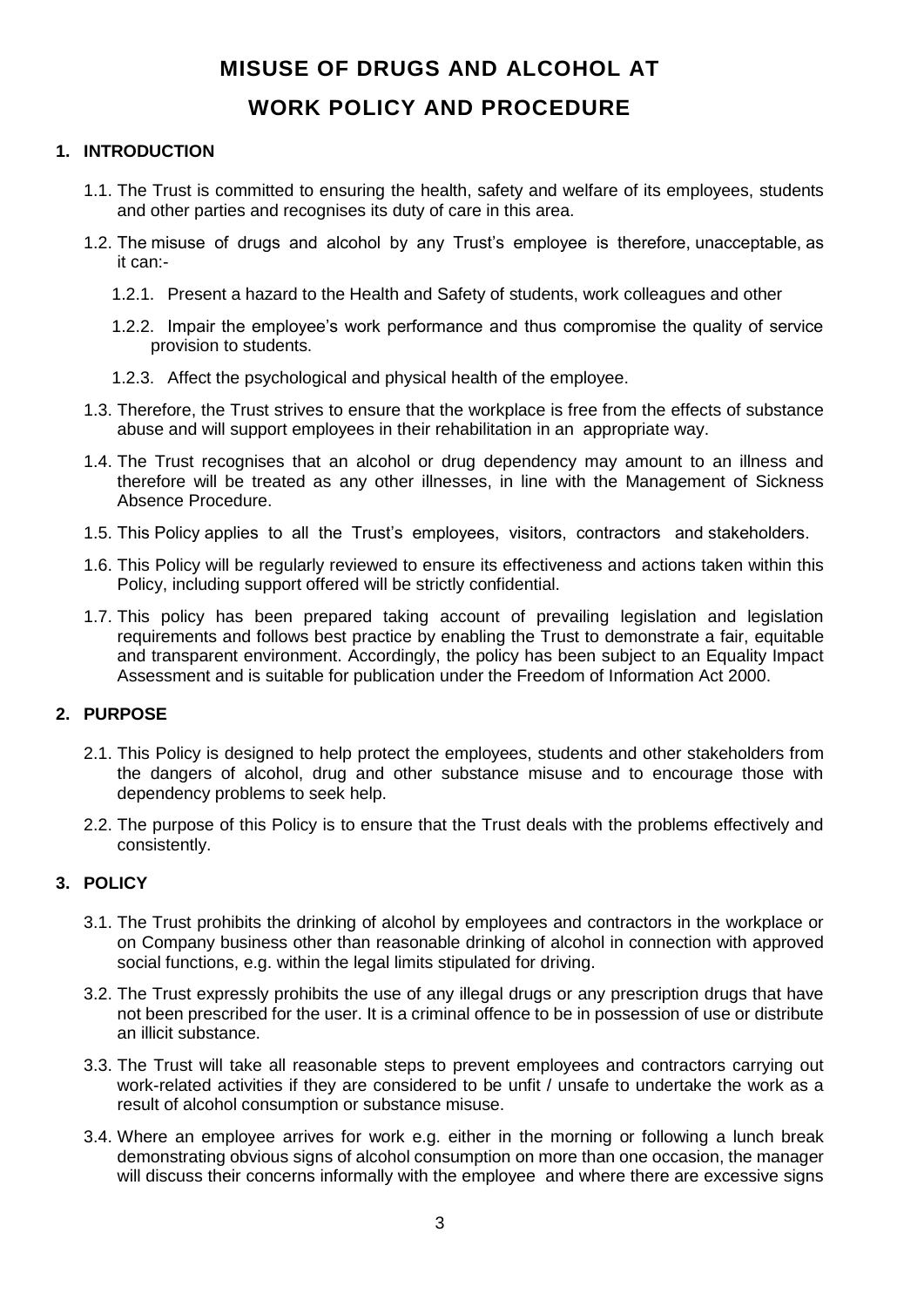of alcohol consumption or the pattern of behaviour continues, the manager will approach the matter under the Trust's Disciplinary Policy & Procedure.

# <span id="page-3-0"></span>**4. DEFINITION OF TERMS**

- 4.1. The definitions of 'substance abuse' will be:
	- 4.1.1. The use of illegal or designer drugs;
	- 4.1.2. The use of other substances, such as solvents;
	- 4.1.3. The misuse of legal drugs and other substances;
	- 4.1.4. The abuse of alcohol.

4.2. The definition of 'drugs' will be:

- 4.2.1. Any substance that affects the way the body functions physically, emotionally or mentally.
- 4.3. The definition of misuse will be:
	- 4.3.1. Any uses that harms the social or physical functioning of an individual or impacts negatively on others.
- 4.4. Misuse may present as:
	- 4.4.1. Inappropriate use which could aggravate an existing condition or situation or be undertaken in potentially dangerous or inappropriate situations.
	- 4.4.2. Habitual use where the employee is dependent on a substance to the detriment of their personal and working lives.
	- 4.4.3. Excessive drinking resulting in physical or mental illness and/or antisocial behaviour.

### <span id="page-3-1"></span>**5. ROLES & RESPONSIBILITIES**

- 5.1. The Trust
	- 5.1.1. Will ensure the content of this Policy is implemented.
	- 5.1.2. Will support the rehabilitation of employees who asks for help, including considerationof provision of sick pay for agreed treatment.
- 5.2. Heads of School (Heads of Service)
	- 5.2.1. Will identify the signs of potential substance or alcohol misuse and dependency.
		- 5.2.1.1. Indicators of dependency that may be apparent include:
			- 5.2.1.1.1. Sudden and regular mood changes;
			- 5.2.1.1.2. Confusion;
			- 5.2.1.1.3. Loss of interest and appetite;
			- 5.2.1.1.4. Rapid or unexpected loss of memory;
			- 5.2.1.1.5. Abnormal fluctuations in concentration and energy;
			- 5.2.1.1.6. Dishonesty and fraud;
			- 5.2.1.1.7. Impaired job performance;
			- 5.2.1.1.8. Accidents;
			- 5.2.1.1.9. Altered personal appearance;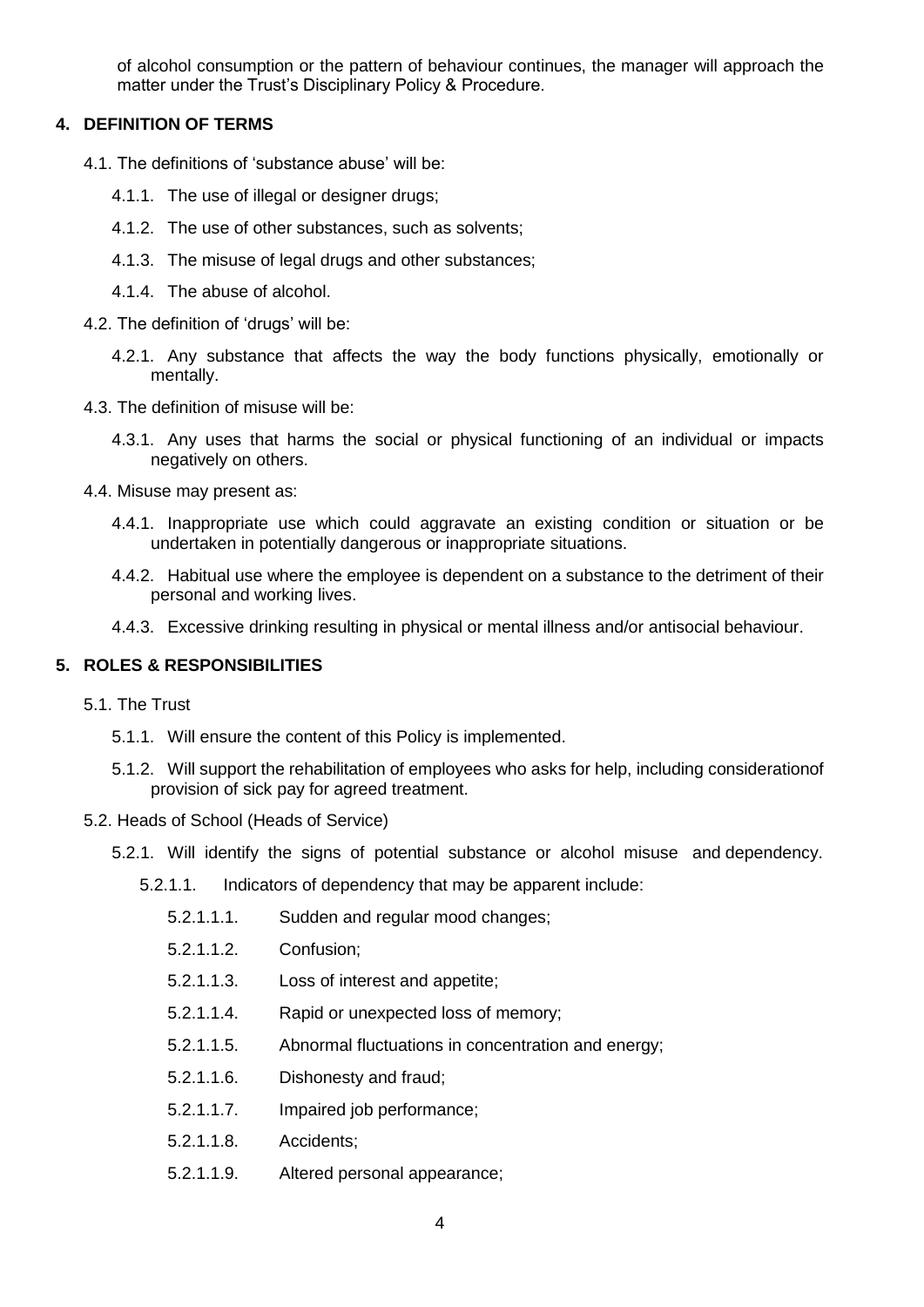- 5.2.1.1.10. Disruptive behaviour;
- 5.2.1.1.11. Deterioration in relationships with other colleagues;
- 5.2.1.1.12. Higher absence or punctuality levels than other colleagues;
- 5.2.1.1.13. Reporting for work displaying symptoms or behaviour consistent with a "hangover" on more than one occasion;
- 5.2.1.1.14. Use of drugs and drink to relieve withdrawal symptoms.
- 5.2.2. Will, when necessary, act in accordance with the procedures laid down within the Policy.
- 5.2.3. Be clear about the consequences of non-compliance with the Policy.
- 5.2.4. Will treat all members of staff who may require support with the misuse of drugs and alcohol with sympathy and dignity, whilst having regard to the possible effects on students, colleagues and/or the needs of the service delivery.
- 5.3. Individuals
	- 5.3.1. Will not report, or endeavour to report, for duty having consumed drugs or alcohol likely to render him/her unfit and/or unsafe for work.
	- 5.3.2. Will not consume, or be under the influence of drugs or alcohol while on duty, unless on the rare occasions where alcohol is permissible, with the agreement of senior management and in connection with approved work-related social functions e.g. end of year staff functions.
	- 5.3.3. Will not store drugs or alcohol in personal areas, such as lockers and desk drawers unless these are prescribed or over the counter and pupils have no access to the area.
	- 5.3.4. Will not sell or give drugs or alcohol to any other employee or other person at the Trust's campus.
	- 5.3.5. Will take responsibility for their own wellbeing and seek assistance from their own GP if they suspect they have or might have a problem with drugs, alcohol or any other substance such as solvents etc.
	- 5.3.6. Will remain aware of their duty of care to colleagues and students. Therefore if any employee suspects possible drug or alcohol abuse on the part of a colleague they should report it to the Director of HR, in confidence.
	- 5.3.7. Will inform their line manger if they are using prescription drugs in the workplace which make impact on their performance and provide confirmation from their GP as to any possible side effects.
- 5.4. The HR Department
	- 5.4.1. Will support employees and line managers, providing advice and guidance.
	- 5.4.2. Will assist with regard to the referral to the Occupational Health service, if appropriate.
	- 5.4.3. Will advise and provide guidance about the counselling service when appropriate.

#### <span id="page-4-0"></span>**6. SUPPORT & ASSISTANCE FOR THE EMPLOYEE**

- 6.1. When appropriate, the employee will receive the recognised forms of support available to employee with any type of health problem e.g. reasonable time off for hospital appointments, phased return to work if recommended by the GP or Occupational Health, temporary or permanent adjustments to their job role when appropriate.
- 6.2. The employee's ability to undertake the duties required will be regularly reviewed throughout the recovery period. The ultimate aim of manager and employee will be a return to optimum performance and total cessation of drug/alcohol dependency.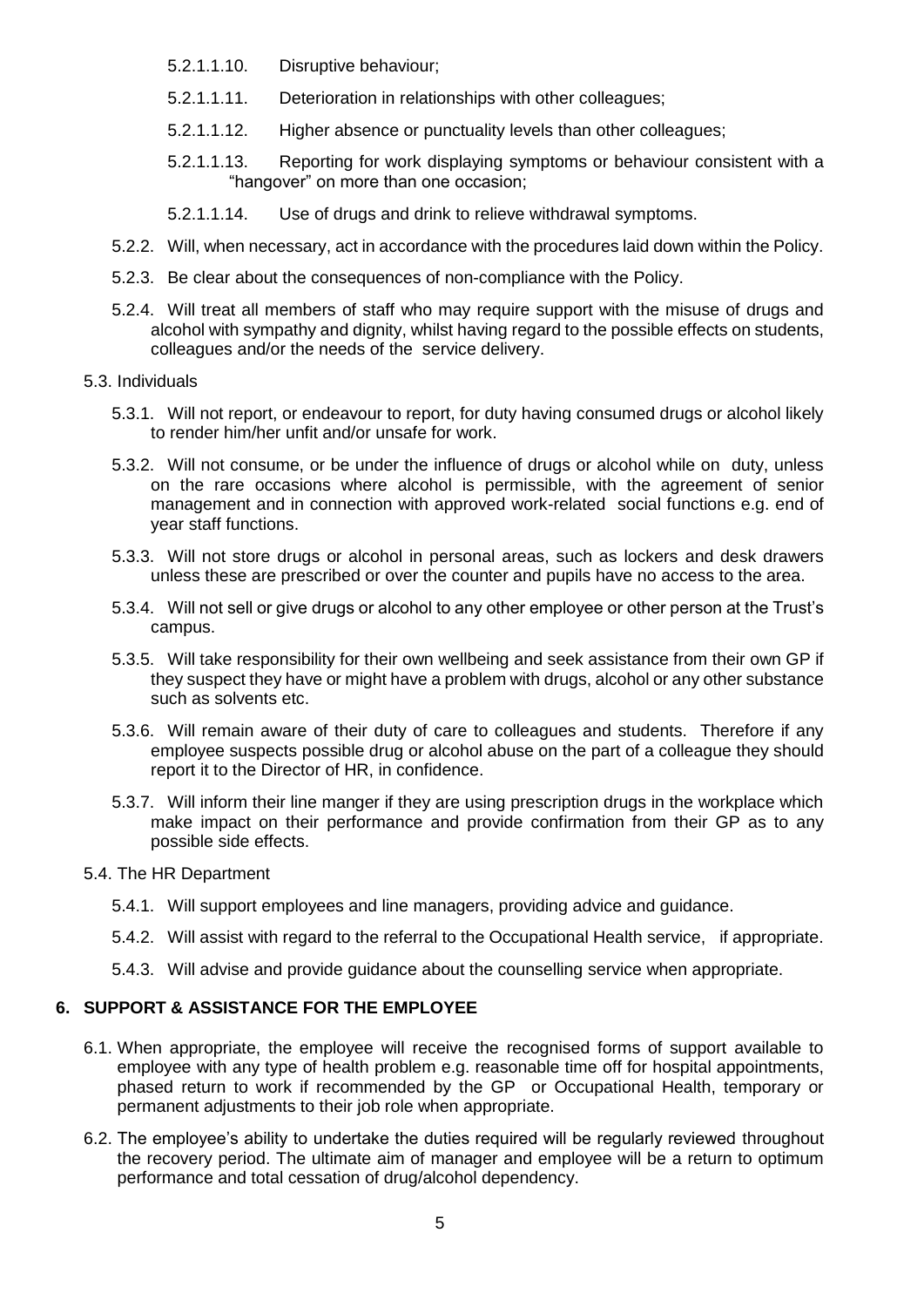## <span id="page-5-0"></span>**7. PROCEDURE**

7.1. Management of Substance Abuse

The management of substance abuse can be carried out under several Trust procedures. The appropriate process should be decided after a careful consideration of the facts of each case.

7.1.1. Disciplinary Procedure

The Trust's Disciplinary Procedure might be appropriate in the following circumstances:

- 7.1.1.1. The employee is found consuming alcohol or illegal drugs or other substances at work;
- 7.1.1.2. The employee is under the influence of alcohol or illegal drugs whilst on duty;
- 7.1.1.3. The employee's drug or alcohol related conduct outside of work is likely to bring the Trust into disrepute;
- 7.1.1.4. The employee is displaying aggressive or threatening behavior or other unacceptable conduct at work.
- 7.1.2. Capability or Management of Sickness Absence Procedures
	- 7.1.2.1. If it becomes apparent that an employee may have a long term drug or alcohol problem and their dependency negatively affects their work performance or attendance at work, the line manager must raise this issue with the employee as soon as possible.
	- 7.1.2.2. If the individual denies there is a problem, the line manager will be forced to deal with the work-related concerns as matters of performance capability or attendance at work under the relevant Trust's procedures.
	- 7.1.2.3. If the employee agrees there is/may be a problem the line manager will liaise with their designated HR Business Partner. A referral to the Occupational Health service will usually be considered at this stage, to establish whether or not an underlying health problem exists and if so how long it is likely to continue, what support the individual will require to facilitate a recovery and whether or not they are presently fit to continue working in their job role.
	- 7.1.2.4. Upon receipt of the report from the Occupational health service, the employee will receive reasonable support from the Trust to regain optimum health and satisfactory work performance/attendance at work.
	- 7.1.2.5. Should the employee refuse to attend an appointment with the Occupational Health specialist, the Trust will employ the appropriate procedures to address the issues the employee is presenting e.g. with regards to unsatisfactory attendance, performance or conduct.
- 7.2. Management of Habitual Abuse
	- 7.2.1. It is recognised that some employees, despite Trust's support as outlined above, will continue to abuse alcohol/drugs or return to the addiction.
	- 7.2.2. When this problem becomes apparent, the Trust will require 100% abstinence following treatment.
	- 7.2.3. In order to support an employee who requires treatment and is unable to fulfill their contractual obligations, the Trust may agree a temporary redeployment or reduction of hours. If this is not an option and the employee requires an employment break, their right to return to the same job after their treatment will be considered on a case by case basis. Suitable alternative employment will be considered and offered where possible.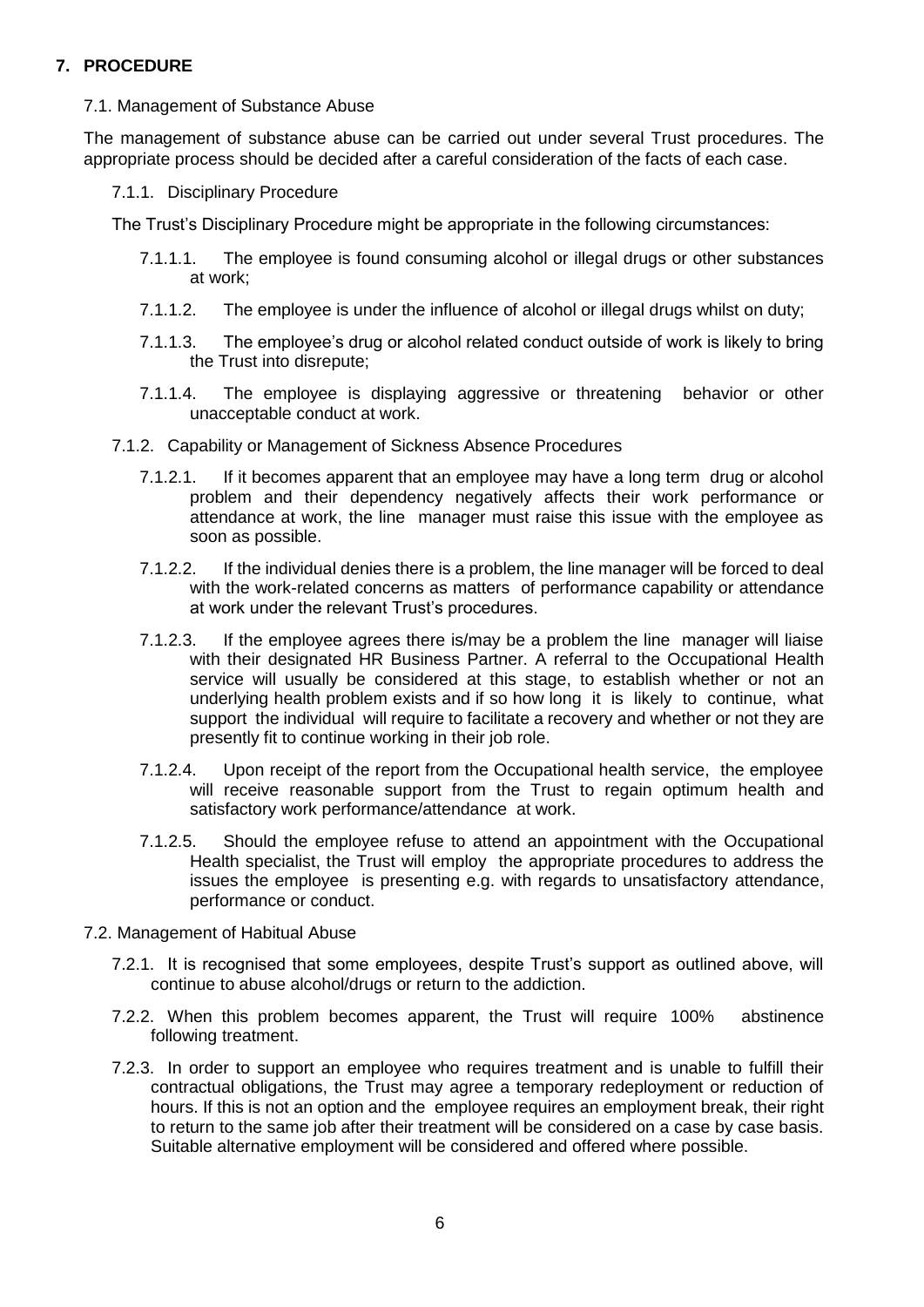- 7.2.4. Thus anyone found to have resumed misuse or is suspected of continuing misuse will be dealt with as a conduct issue and therefore the manager will manage the issue by implementing the Trust's Disciplinary Policy & Procedure.
- 7.2.5. Additional advice from the Occupational Health service or the employee's General practitioner may be helpful in establishing whether the continuing misuse should be dealt with as a conduct or health issue.
- 7.2.6. The Trust recognizes that some employees who have underlying, long term medical conditions related to their addiction (whether because it is wholly or partly caused by the addiction or wholly or partly causes the addiction) should be considered as having a disability under the Equality Act 2010. Further medical advice may be appropriate to confirm this and the reasonable support which may assist the employee.

## <span id="page-6-0"></span>**8. CRIMINAL ACTIVITIES**

- 8.1. Conviction of an offence is likely to constitute gross misconduct and may result in summary dismissal from the Trust, particularly if the employee's conviction is likely to bring the Trust into disrepute and after careful consideration of its impact on the employee's role at the Trust.
- 8.2. Where the employee is charged with a drug or alcohol related offence, the Trust will endeavour not to prejudge the outcome of the court proceedings. However, in cases of very serious allegations against the employee, which are likely to cause reputational damage to the Trust, it may be decided that a dismissal is an appropriate course of action.
- 8.3. If any member of staff knows or suspects illegal drugs are at the Trust's campuses or are in possession of an employee, they should report their suspicions at once to a member of the Trust's Senior Leadership Team.
- 8.4. The possession of drugs with intention to deal is a criminal offence and will be reported to the Police.